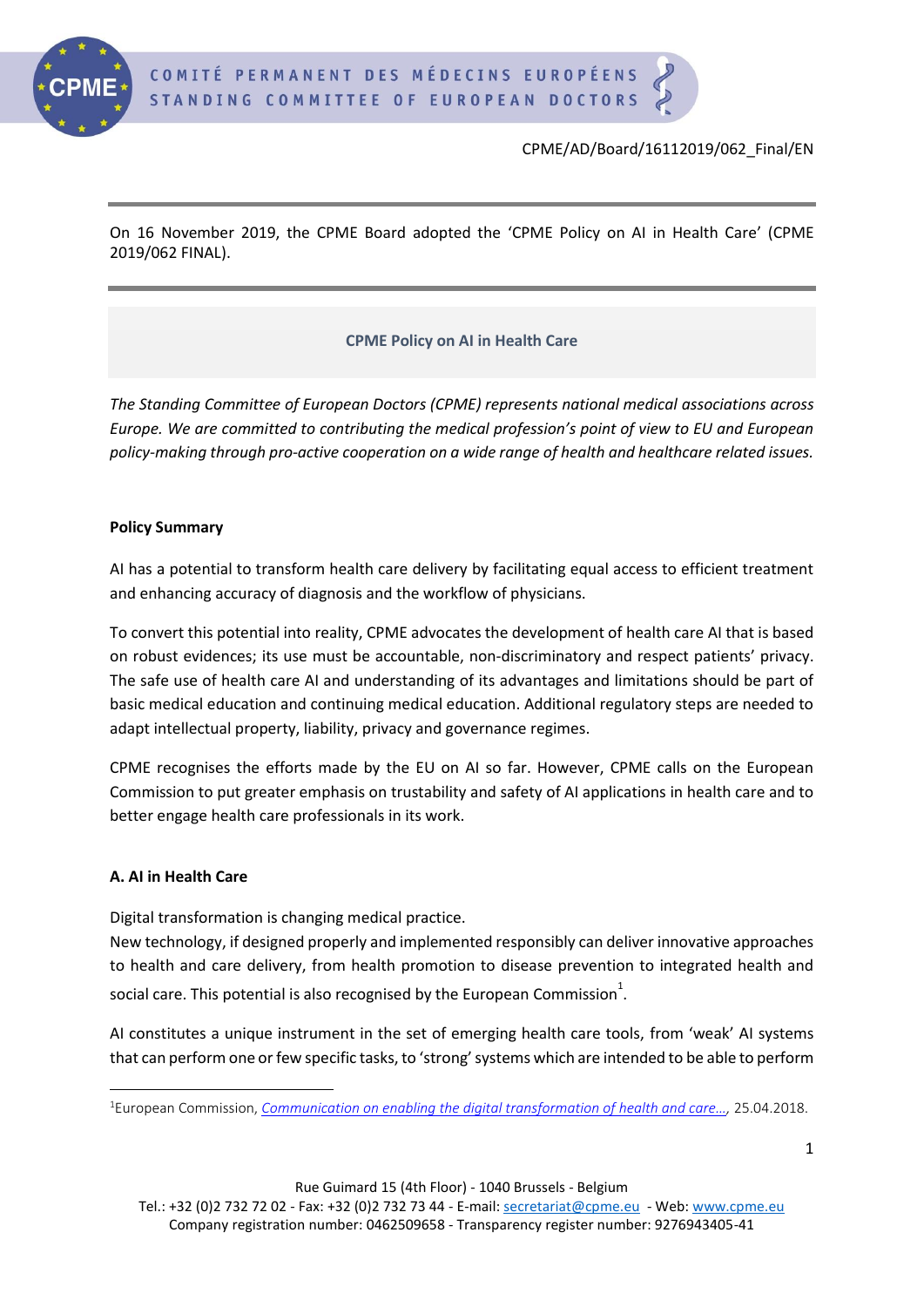

most activities that humans can do<sup>2</sup>. Today, the omnipresence of data, improvements in storage, exponential increase of computing powers and advanced algorithms make AI increasingly available, affordable and powerful.

CPME endorses a conceptualisation of artificial intelligence that focuses on artificial intelligence's assistive role. In health care, the term 'augmented intelligence' more accurately reflects the purpose of such systems because they are intended to coexist with physicians' decision-making and enhance physicians' expertise<sup>3</sup>. Such systems do not attempt to imitate all human intelligence to replace professionals, they rather improve specific capabilities and leverage decision and cognitive power. Therefore, with 'AI', this policy refers to augmented intelligence in health care.

### **B. Physicians Involvement**

AI systems have a capability to increase the accuracy of diagnosis and efficiency of treatment. They can create new possibilities offered by robotics for complex surgeries as well as help to determine, inform, or influence the processes for the adoption and change in a patient's medication adherence, resulting in more personalised medicine.

AI`s ability to mine, analyse and personalise immense quantity of data can provide physicians with relevant information to keep them up to date on medical progress and deliver accurate input into their decision-making process.

Furthermore, AI`s potential to automate hospital and office processes can improve the physicians' workflow increasing their time to focus on patients and streamlining the operations of health care systems.

In many fields, health care AI is already a reality, embedded in physicians' practice, including medical imaging, echocardiography, screening for neurological conditions or surgery, amongst others.

Its potential is recognised by the European Commission in its 'Coordinated plan on Artificial Intelligence' acknowledging a need to undertake regulatory steps to encourage appropriate AI development in Europe and fully benefit from it in health care sector<sup>4</sup>. However, this benefit will depend on how the investment in equipment and software and the use of AI is financially supported by national health systems.

<sup>2</sup>Artificial intelligence is understood as defined by the High-Level Expert Group on Artificial Intelligence set up by the European Commission, see: AI HLEG, *[A Definition of AI: Main Capabilities and Disciplines](https://ec.europa.eu/digital-single-market/en/news/definition-artificial-intelligence-main-capabilities-and-scientific-disciplines)*, 8.04.2019.

<sup>3</sup> See: American Medical Association*, [Augmented Intelligence in Health Care](https://www.ama-assn.org/press-center/press-releases/ama-passes-first-policy-recommendations-augmented-intelligence)*, 14.06.2018 and World Medical Association, *[WMA Statement on Augmented Intelligence in Medical Care,](https://www.wma.net/policies-post/wma-statement-on-augmented-intelligence-in-medical-care/) 27.10.2019.*

<sup>4</sup>European Commission, *[Coordinated Plan on Artificial Intelligence](http://europa.eu/rapid/press-release_MEMO-18-6690_en.htm)* and *[Annex to the Coordinated Plan on Artificial](https://ec.europa.eu/digital-single-market/en/news/coordinated-plan-artificial-intelligence)  [Intelligence](https://ec.europa.eu/digital-single-market/en/news/coordinated-plan-artificial-intelligence)*, 7.12.2018.

Tel.: +32 (0)2 732 72 02 - Fax: +32 (0)2 732 73 44 - E-mail: [secretariat@cpme.eu](mailto:secretariat@cpme.eu) - Web[: www.cpme.eu](http://www.cpme.eu/) Company registration number: 0462509658 - Transparency register number: 9276943405-41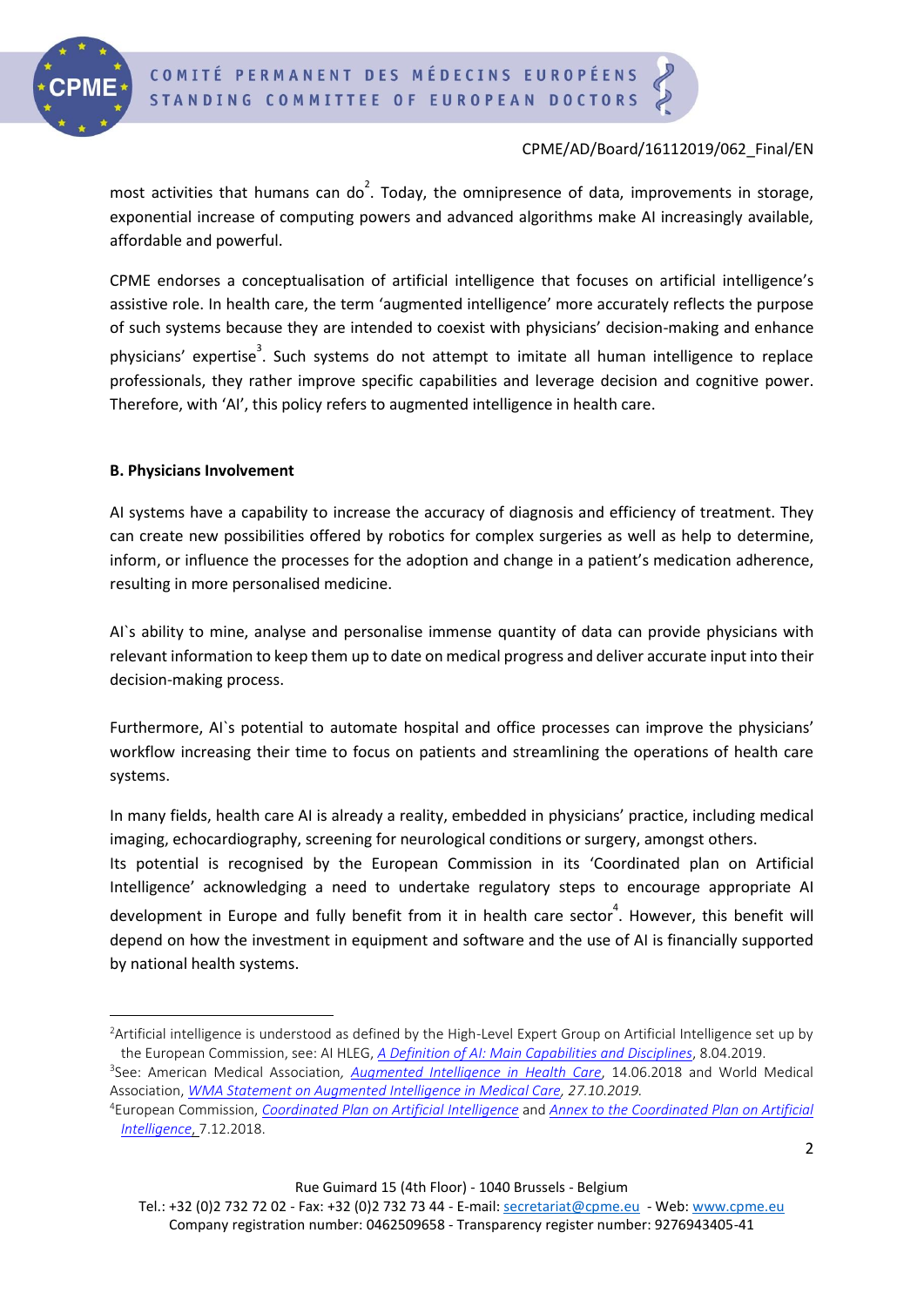

Moreover, to ensure appropriate design, validation, calibration and implementation of health care AI, practicing physicians' and patients' perspectives have to be integrated at each stage of this process.

## **C. Digital Literacy and Skills**

The acceptance of AI by physicians depends on its ability to deliver real benefits to patients, how can it be integrated into their current practice and how can it improve health care delivery and the patientphysician relationship.

Health care AI can live up to the expectations only if practicing and future physicians possess adequate knowledge about the technology's capabilities and limitations, and if they have the skills to safely, confidently and effectively work with it. Therefore, AI systems have to be part of curricula in basic medical education, specialist training and continuing medical education to broaden knowledge on the appropriate use of AI algorithms. Moreover, AI instruments have a potential to transform a medical education itself, providing more personalised methods and objective assessment tools.

## **D. Trustability and safety of AI**

The potential of health care AI cannot be achieved without improving trust in it. The mechanisms supporting trust in medicine are multiple. They include integrity, transparency, methodology, reproducibility, generalisability and explainability, amongst others. Not all dimensions can be always reached, especially in the complex field of medicine. If health care AI cannot be fully explainable, it must at least meet the criteria of other dimensions, such as reproducibility.

AI properties have to be translated into information physicians can interpret and use. To comfortably rely on AI assistance, health care professionals need to understand clearly the power and reliability of AI in their context, for example with proper understanding of the positive and negative predictive value of decision support or predictions. Only then algorithms' output can be consciously assessed resulting in a decision.

## **E. Health Data Governance**

Development of AI is interrelated with the transformational approach to the use of health data having an impact on its security, governance, ownership, sharing or application to train AI systems.

## 1. Data security, privacy and medical confidentiality

It is necessary to take all the required precautions to ensure data security and privacy when applying new digital solutions.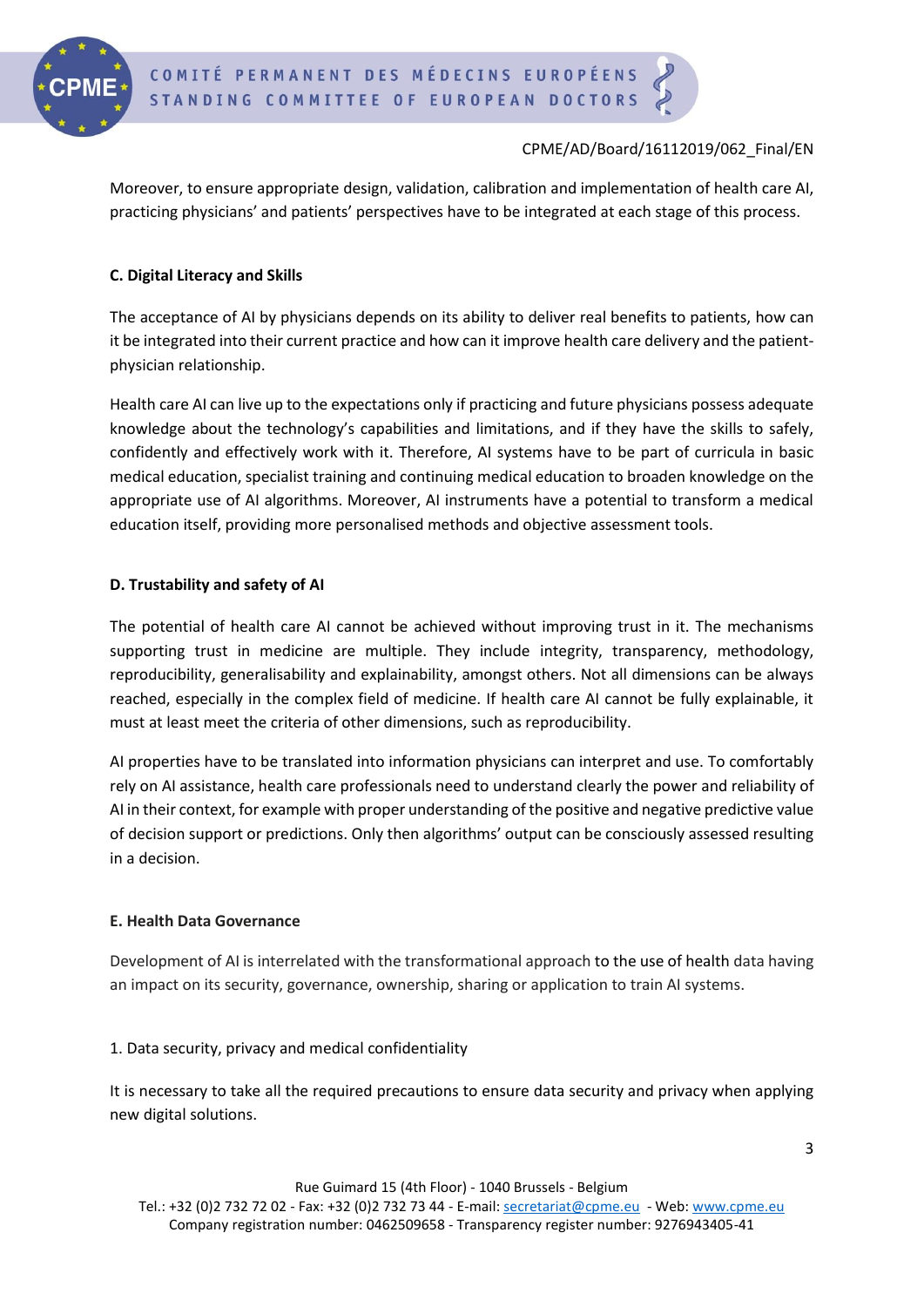

The Commission recognises that patients need to be in control of their health data, how and to what purpose the data are used. They need to be confident that such data are protected and that their privacy assured, including sufficient data anonymisation, considering AI extraordinary ability to reconnect information<sup>5</sup>. Provided this premise is fully complied with, the Commission's strategy, i.e. to merge and connect existing databases 'to boost health care data sharing' is valuable  $\degree$ .

Applying health data to enhance capabilities of AI and sharing patients' records with AI systems can affect medical confidentiality. Medical confidentiality and patient privacy not only form the basis of a trusting patient-physician relationship but are also essential for unrestricted access to medical care and good and effective medical practice<sup>7</sup>. Patients have to be assured that the 'third party' AI will not breach confidentiality – a principle that benefits patients and society.

## 2. Data sharing and systems' interoperability

As the European Commission has pointed out, secure access to and sharing of health data as well as interoperability and appropriate semantic annotation of datasets have a great potential to improve population health, increase effectiveness of cross-border health care and enable personalised diagnoses and medical treatment $\degree$ . However, any specific rules on sharing and protection of healthrelated data should be based on the necessity to obtain the patient´s informed consent and must respect the level provided for by the EU General Data Protection Regulation as a minimum.

Reliable health data acquired from various national systems constitute a significant asset for Europe in training AI algorithms. Creating common European databases of available and structured data of known origin and quality is in the centre of the Commission's plan on development of AI in health  $\mathsf{care}^\mathsf{9}.$ 

#### 3. Data quality

It is of utmost importance to minimise risks which may come with building AI on existing data. Incorporating health data into systems during its training can prompt bias and inequality. Data is

<sup>5</sup>European Commission, *[Vision on the future of healthcare at the European Health Summit](https://ec.europa.eu/digital-single-market/en/news/vision-future-healthcare-european-health-summit)*, 28.11.2018.

<sup>6</sup>European Commission, *[Data in the EU: Commission steps up efforts to increase availability and boost healthcare](http://europa.eu/rapid/press-release_IP-18-3364_en.htm)  [data sharing](http://europa.eu/rapid/press-release_IP-18-3364_en.htm)*, Press Release, 25.04.2018.

<sup>7</sup>CPME, *[CPME Statement on confidentiality](http://doc.cpme.eu:591/adopted/2015/CPME_AD_31102015_074_FINAL_EN_Statement.medical.confidentiality.pdf)*, 31.10.2015.

<sup>8</sup>Regulation (EU) 2016/679, *[General Data Protection Regulation](https://eur-lex.europa.eu/eli/reg/2016/679/oj)*, 27.04.2016

<sup>9</sup>European Commission, *Annex to the Coordinated Plan…,* op. cit. and *[Declaration on Cooperation: Towards access](https://ec.europa.eu/digital-single-market/en/news/eu-countries-will-cooperate-linking-genomic-databases-across-borders)  [to at least 1 million sequenced genomes in the European Union by 2022](https://ec.europa.eu/digital-single-market/en/news/eu-countries-will-cooperate-linking-genomic-databases-across-borders)*, 10.04.2018.

Tel.: +32 (0)2 732 72 02 - Fax: +32 (0)2 732 73 44 - E-mail: [secretariat@cpme.eu](mailto:secretariat@cpme.eu) - Web[: www.cpme.eu](http://www.cpme.eu/) Company registration number: 0462509658 - Transparency register number: 9276943405-41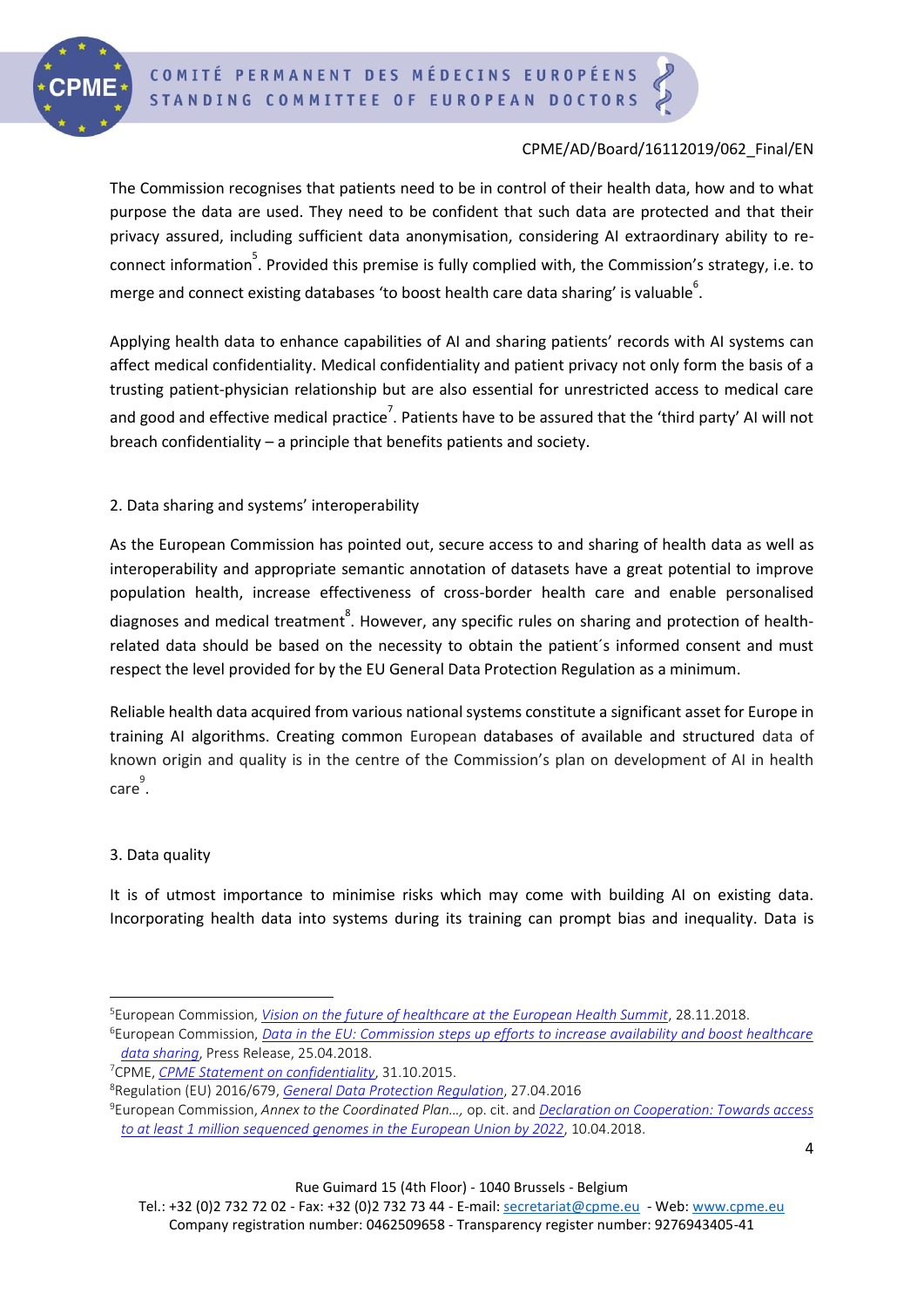

imperfect and not free from numerous bias, such as selection bias, or humans' biases which can be inherited and further reproduced by the systems.

One sensitive aspect of AI is that it is trained on existing knowledge and existing data. For various reasons, this can introduce biases, e.g. gender bias as already seen for cardiovascular ischemic diseases, with underrepresentation of women. Still, several other population bias can occur with population-specific conditions and introduce or aggravate disparities and discrimination of minorities. AI's analysis of minority populations may become less precise as there is less data available on it. Therefore, systematic quality checks should be established and performed to secure safety and precision of AI outputs throughout the lifecycle of an AI tool.

#### **F. Legal Challenges**

Regulatory steps are needed to ensure alignment with health care AI.

### 1. Data ownership and intellectual property

Regulators, according to their national laws, may address the ownership of data generated by AI devices, its secondary use and commercialisation while these devices are applied in health care and once, they are no longer in use.

In particular, it should be allowed to share relevant healthcare information such as a diagnosis or images and healthcare professionals should be able to continue using and sharing this information in case of a change of provider of health care AI.

For the confident use of health care AI systems physicians need them to be trustable. This requires, amongst others, integrity, transparency and reproducibility, while research and development to improve explainability have to be reinforced. These requirements must be adequately balanced with the protection of developers' intellectual property.

#### 2. Accountability

To encourage the confident use of AI systems it should be clear who is liable for AI failure or misdiagnosis. The limits of the physician´s liability when using AI have to be clearly defined. Certainty and stability through appropriate legislation will stimulate and entrench new digital solutions within physicians' practice.

#### **G. Governmental, Independent Non-governmental and Professional Oversight**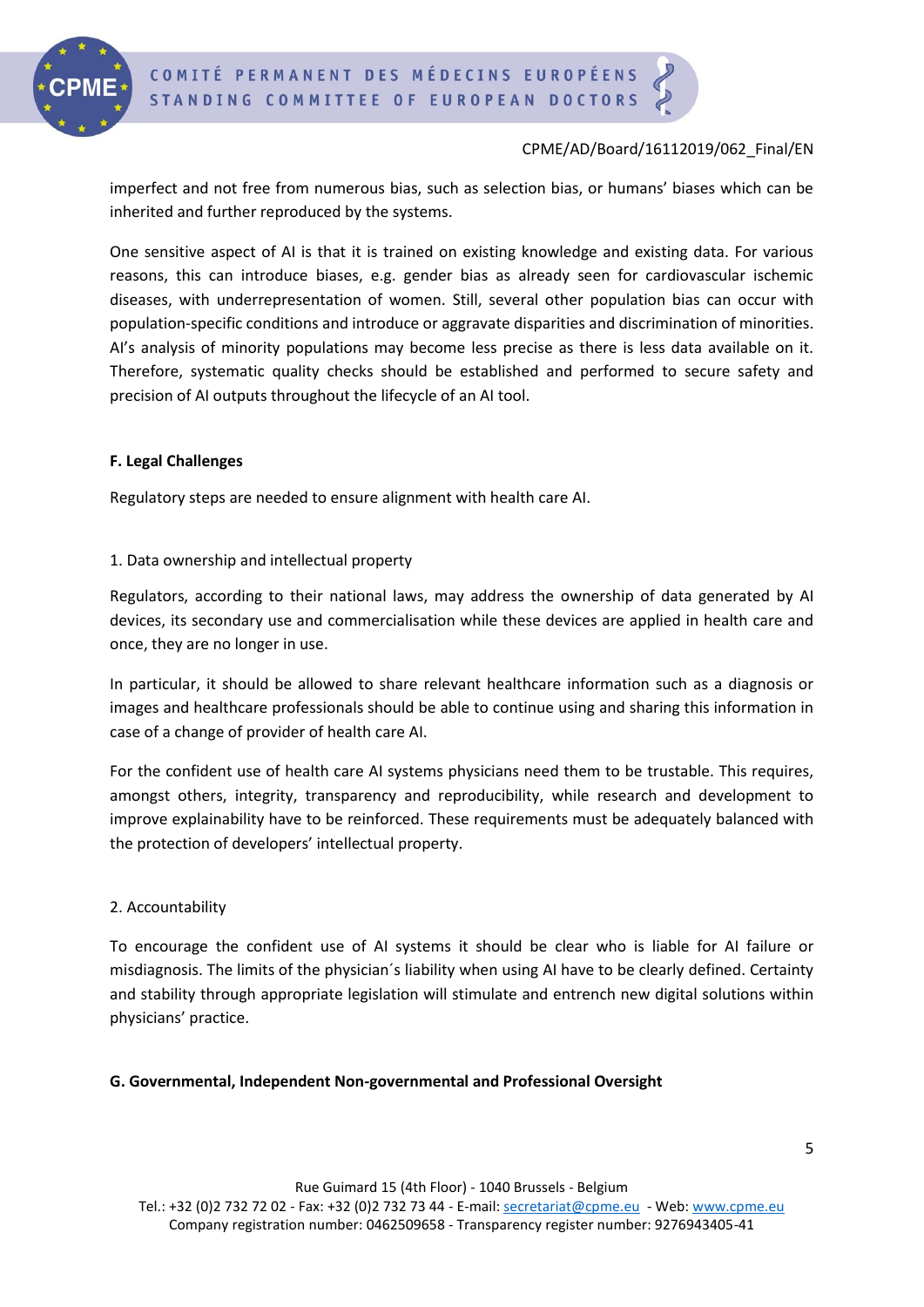

Governmental and independent non-governmental oversight on building evidence-based, trustworthy, equitable, non-discriminatory and patient-centric AI systems is indispensable $^{10}$ .

The appropriate professional oversight over clinical validation including health technology assessment (HTA) and usefulness is essential once an AI system is integrated into health care practice. Health care AI must be subject to high clinical standards and should be empirically evaluated like any other digital device. While technology is evolving faster than ever, it's crucial that physicians stay alert about its outcomes once applied to health care services.

#### **Recommendations**

- CPME calls for integration of the physicians' perspective into the process of health care AI design and development and professional oversight over AI clinical validation and usefulness once it is applied in health care delivery. Physicians should be represented in the relevant advisory bodies at EU and national level.
- CPME calls for a sound, evidence-based implementation of AI with proven benefits for health care providing improvement in quality of care or lowering use of resources.
- CPME calls for enhancing digital literacy of medical students, professionals and patients. CPME recommends the inclusion of AI in medical curricula and continuing medical education.
- CPME calls for transparent, explicable and trustable health care AI being understandable for physicians.
- CPME calls for maintaining a high level of health data protection, patients' privacy and medical confidentiality which are at risk with the application of new technologies.
- CPME calls for addressing a risk of potential bias and discrimination which can be prompted by health care AI training on existing, imperfect human-made data.
- CPME calls for systematic quality checks to be established and performed to secure safety and precision of AI outputs throughout the lifecycle of an AI tool and for enabling physicians to enrich data pools with AI supporting semantic annotations enhancing their quality and usability.

Rue Guimard 15 (4th Floor) - 1040 Brussels - Belgium

Tel.: +32 (0)2 732 72 02 - Fax: +32 (0)2 732 73 44 - E-mail: [secretariat@cpme.eu](mailto:secretariat@cpme.eu) - Web[: www.cpme.eu](http://www.cpme.eu/) Company registration number: 0462509658 - Transparency register number: 9276943405-41

<sup>10</sup>European Commission, *[Artificial Intelligence for Europe](https://ec.europa.eu/digital-single-market/en/news/communication-artificial-intelligence-europe)*, 25.04.2018 and CPME, *[CPME statement on the ethics](http://doc.cpme.eu/adopted/2019/CPME_AD_Board_06042019_020_FINAL_EN_CPME.statement.on.ethics.guidelines.for.trustworthy.pdf)  [guidelines for trustworthy AI](http://doc.cpme.eu/adopted/2019/CPME_AD_Board_06042019_020_FINAL_EN_CPME.statement.on.ethics.guidelines.for.trustworthy.pdf)*, 6.10.2019.